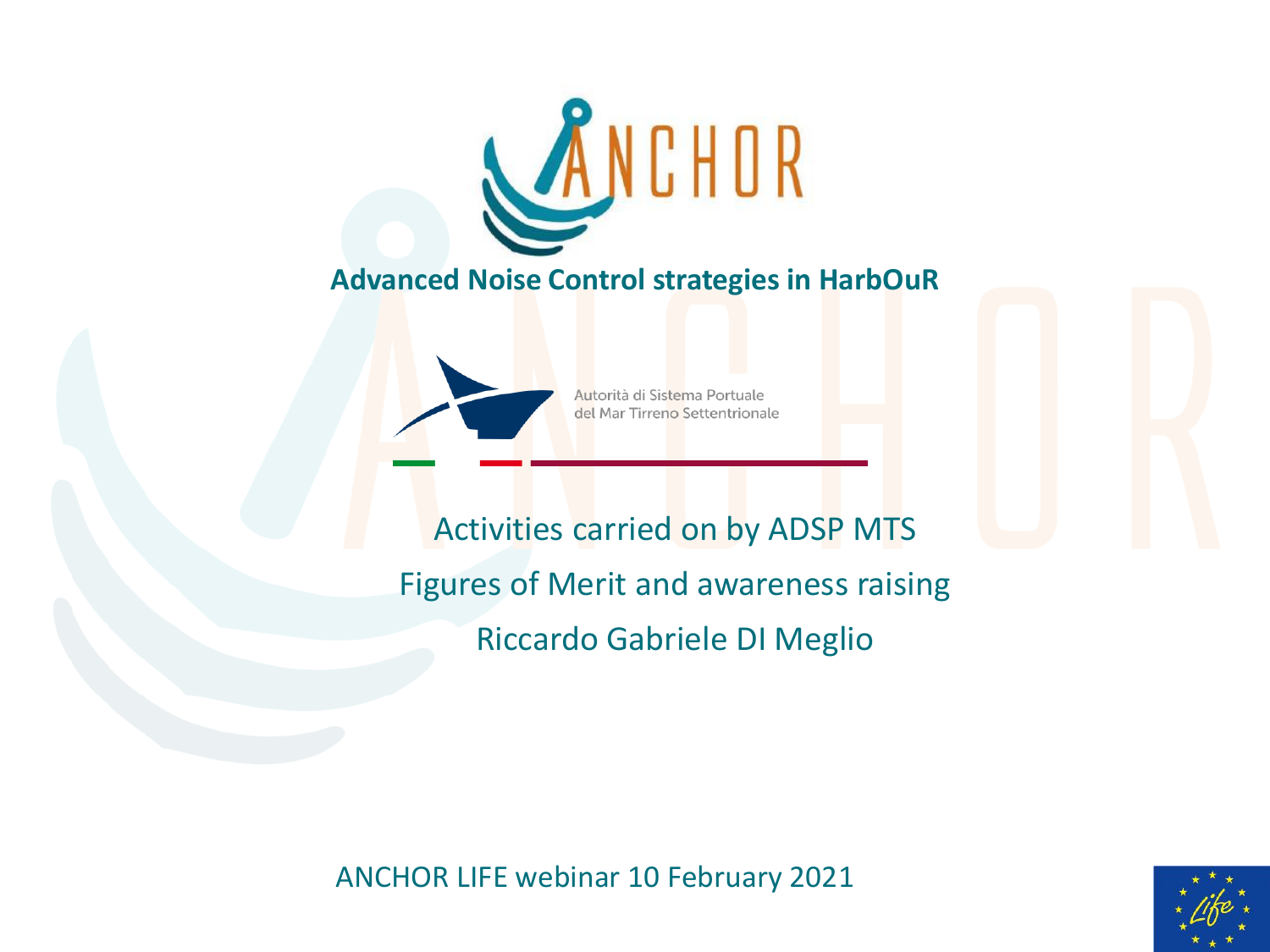

In the first three quarters of 2020, the Port System has lost 17.8% traffic in comparison with 2019 levels. Severe drops have been recorded as for containerized cargo (minus 10%), Ro-Ro traffic (minus 16%) and new cars (minus 39%).

Only forestal products have gained ground, with a growth of 4%. It has been therefore extremely difficult to incentivize port operators to more sustainable port operations in a dire economic downturn.

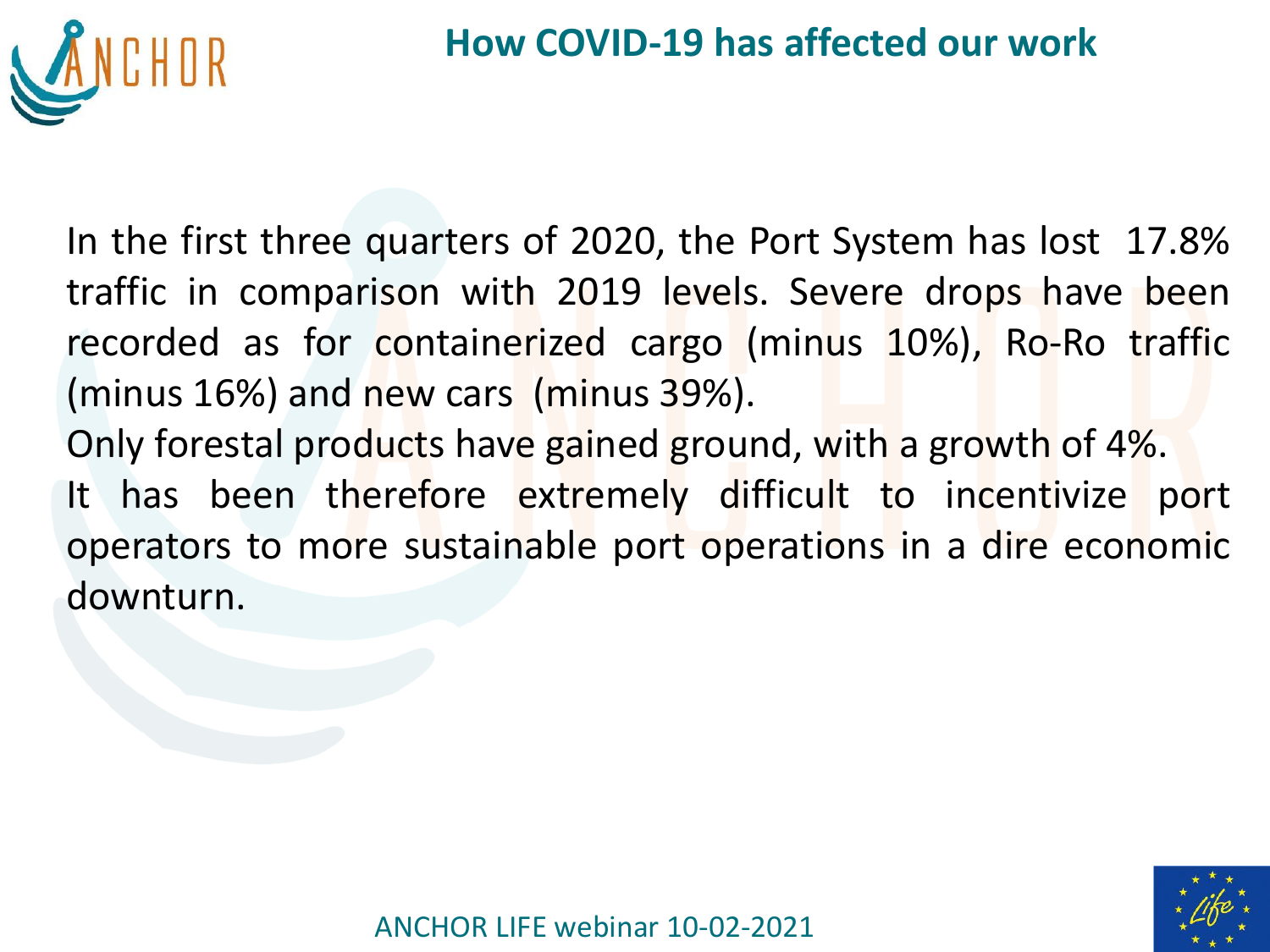

# **Figures of Merit**

| <b>Figure of Merit</b>                                                               | How to determine it                                                                                      | $\blacksquare$ Type                         | How to measure it                                                                        | <b>Traffic category</b>                                     |
|--------------------------------------------------------------------------------------|----------------------------------------------------------------------------------------------------------|---------------------------------------------|------------------------------------------------------------------------------------------|-------------------------------------------------------------|
| <b>Low Impact Handling</b>                                                           | Handling speed<br>(Crane<br>moves<br>per<br>hour/spreader cycle)                                         | Quantitative- impact on<br>port operations  | Direct<br>observation<br>declared values                                                 | of Container                                                |
| Low impact structures<br>and facilities                                              | Verification<br>on<br>purchased equipment/   operator's costs<br>works, Business plan<br>to be evaluated | Quantitative- impact on                     | Desk<br>verification<br>plan); direct<br>(Business<br>observation of declared<br>values  | All categories                                              |
| <b>Electricity</b><br>instead<br>of<br>diesel or diesel-electric<br>moving equipment | Verification<br>on<br>purchased equipment/<br>Business plan to be<br>evaluated                           | Quantitative- impact on<br>operator's costs | Desk<br>verification All<br>(Business<br>observation of declared traffic<br>values       | categories,<br>more<br>plan); direct relevant for Container |
| Use of supply<br>energy<br>ship-shore                                                | Number of ships using<br>electrified berth                                                               | Qualitative                                 | from<br>Harbour<br>Data<br>master                                                        | Passenger terminal                                          |
| Interventions to mitigate<br>noise impact                                            | Verification of works                                                                                    | Quantitative- impact on<br>operator's costs | Desk<br>verification<br>(Business)<br>plan); direct<br>observation of declared<br>values | All categories                                              |

ADSP MTS has equipped the port of Portoferraio with acoustic sensors and it is set to provide the port of Livorno with acoustic sensors too, by the end of March 2021. It will be capable of assessing noise levels and noise sources.

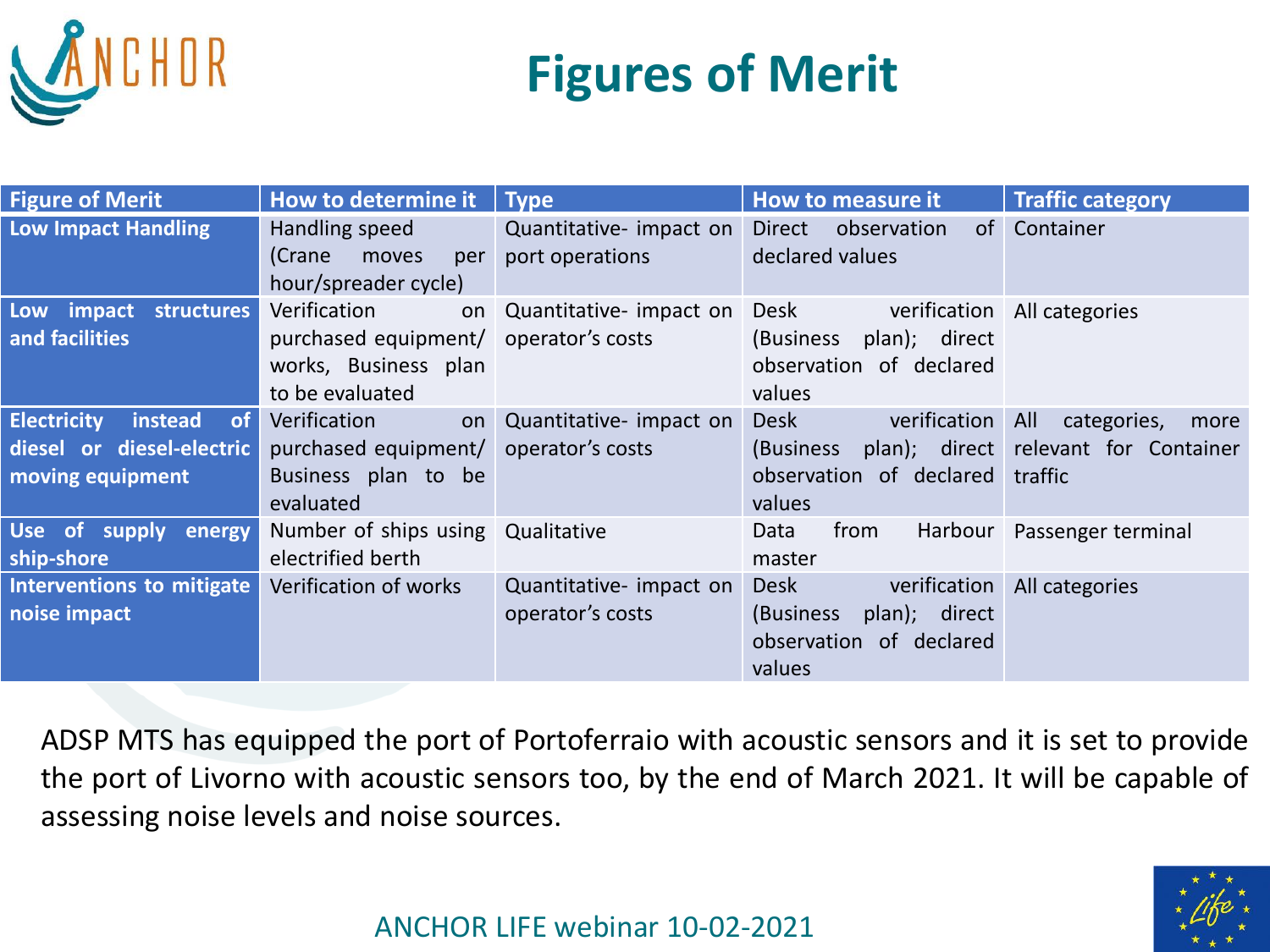

## **Figures of Merit**

| <b>Figure of Merit</b>                                                         | <b>Impact</b>                                                                                                                                                                                                          | <b>Incentive</b>                                             | <b>Means of verification</b>                      |
|--------------------------------------------------------------------------------|------------------------------------------------------------------------------------------------------------------------------------------------------------------------------------------------------------------------|--------------------------------------------------------------|---------------------------------------------------|
| Low Impact Handling                                                            | Lower revenues                                                                                                                                                                                                         | Lower fees                                                   | Business plan, Balance sheet                      |
| Low impact structures and<br><b>facilities</b>                                 | Higher costs investment Lower<br>costs                                                                                                                                                                                 | fees,<br>extend<br>concession length                         | Business plan, Balance sheet                      |
| <b>Electricity instead of diesel</b><br>or diesel-electric moving<br>equipment | Higher investment costs                                                                                                                                                                                                | fees,<br>extend<br>Lower<br>concession length                | Business plan, Balance sheet                      |
| Use of supply energy ship-<br>shore                                            | concessionaire; business plan<br>the<br>marketing actions to<br>reach new customers-<br>for shipping companies<br>installing transformers<br>and other<br>equipment on vessels<br>can cost up to half<br>million euros | No economic impact on Better evaluation of the Business plan |                                                   |
| Interventions to mitigate<br>noise impact                                      | Higher costs investment<br>costs                                                                                                                                                                                       | business plan, extend<br>concession length                   | Better evaluation of the extend concession length |

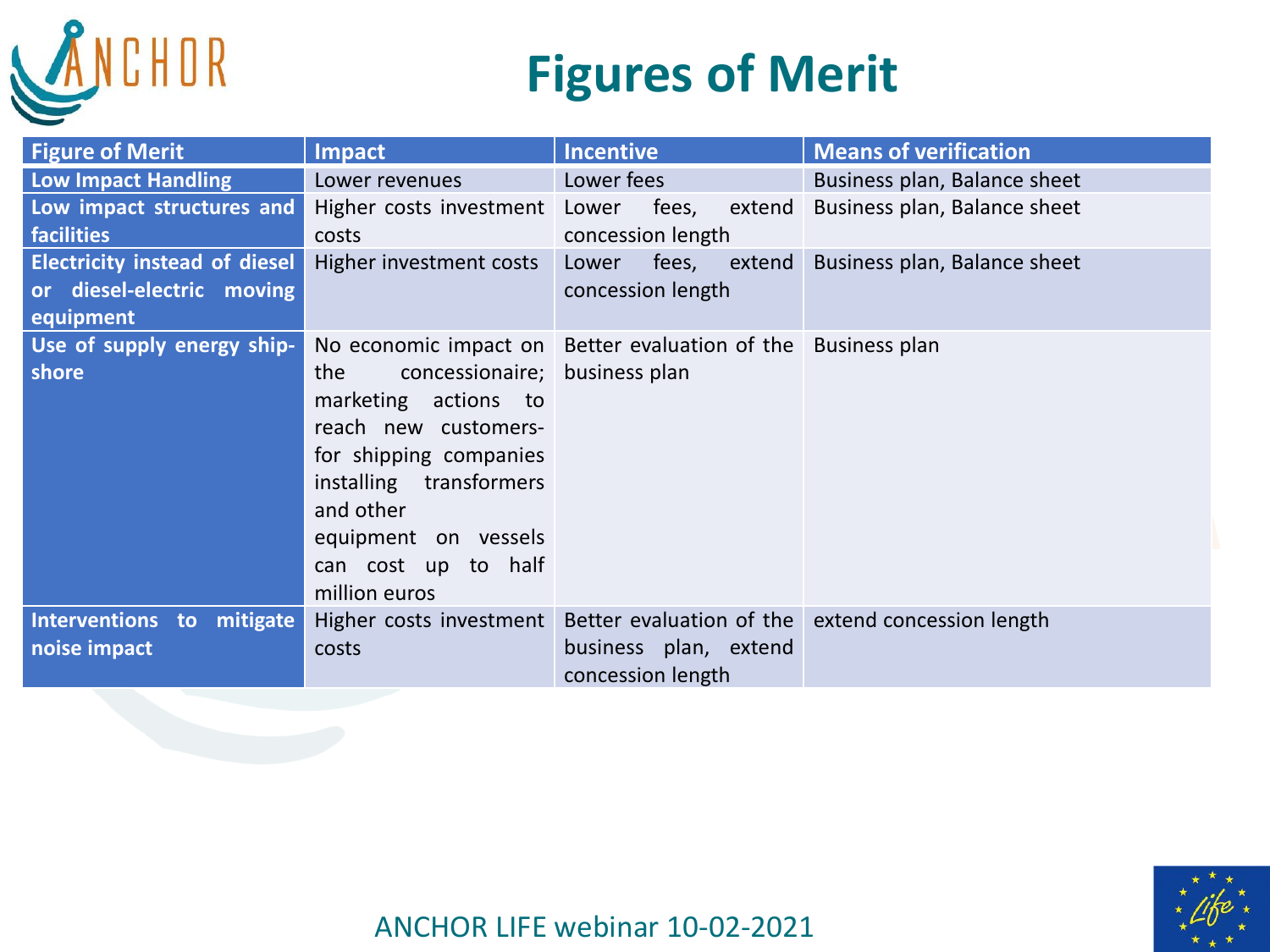

## **Figures of Merit**

*Acoustic mapping already avialable*





ANCHOR LIFE webinar 10-02-2021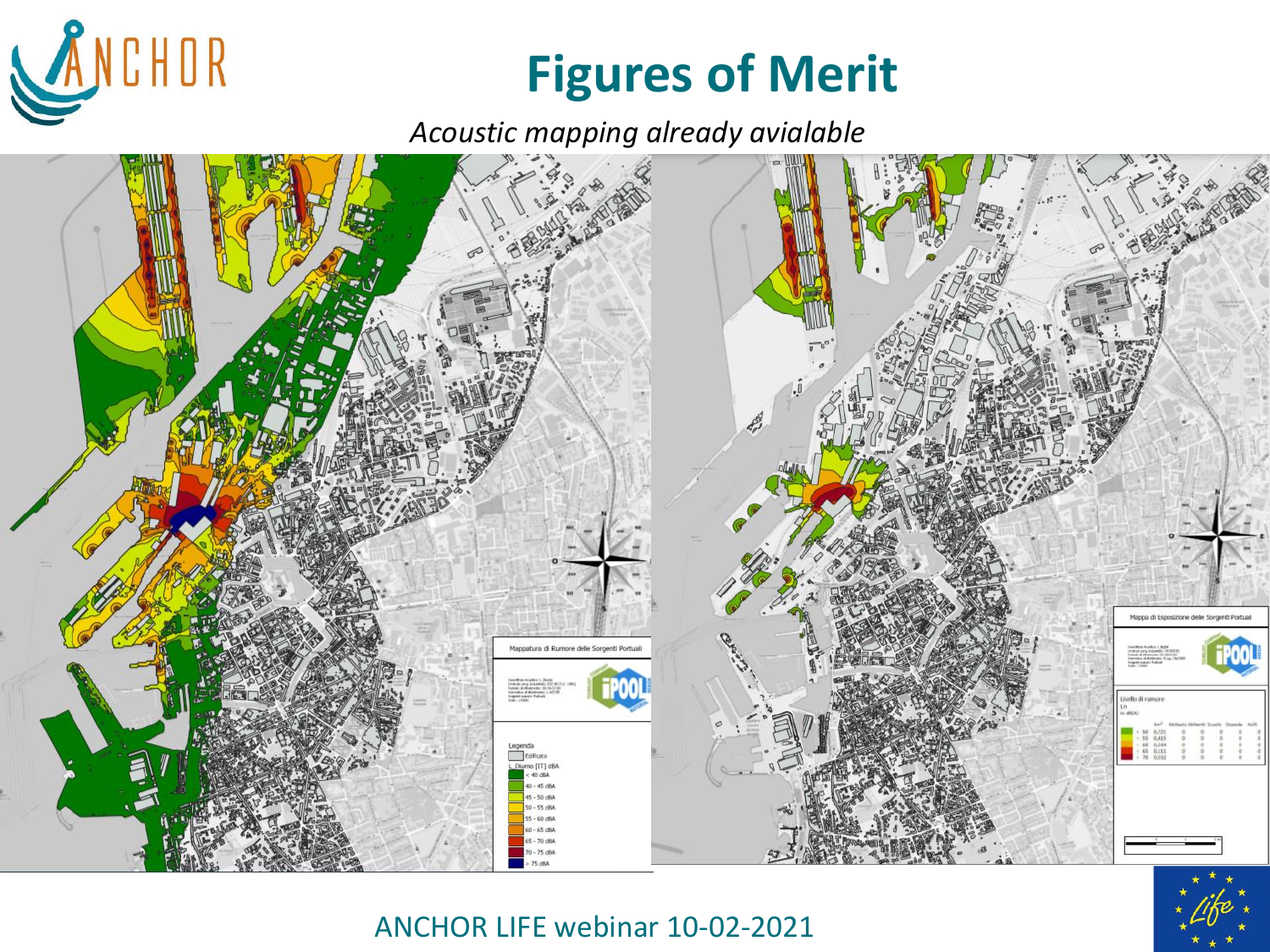# **Figures of Merit: how we are managing them**

We are going to provide a simulation of the noise of the following polluting sources:

- Means of port handling from diesel propulsion to electric propulsion (at least three port terminals);
- Berthing of ships at the quay in the port, with electrification of the quays, for replacement for all ships of fuel propulsion with the supply of electricity;
- Reduction in the handling of goods, with slowing down of speed of the execution of the unloading and loading of goods (at least for three port terminals);
- Identification of at least 5 acoustic mitigation interventions in the port and estimate of impact on noise (e.g. dunes, sound-absorbing asphalt, noise barriers). Basically it will be sound –absorbing asphalt.

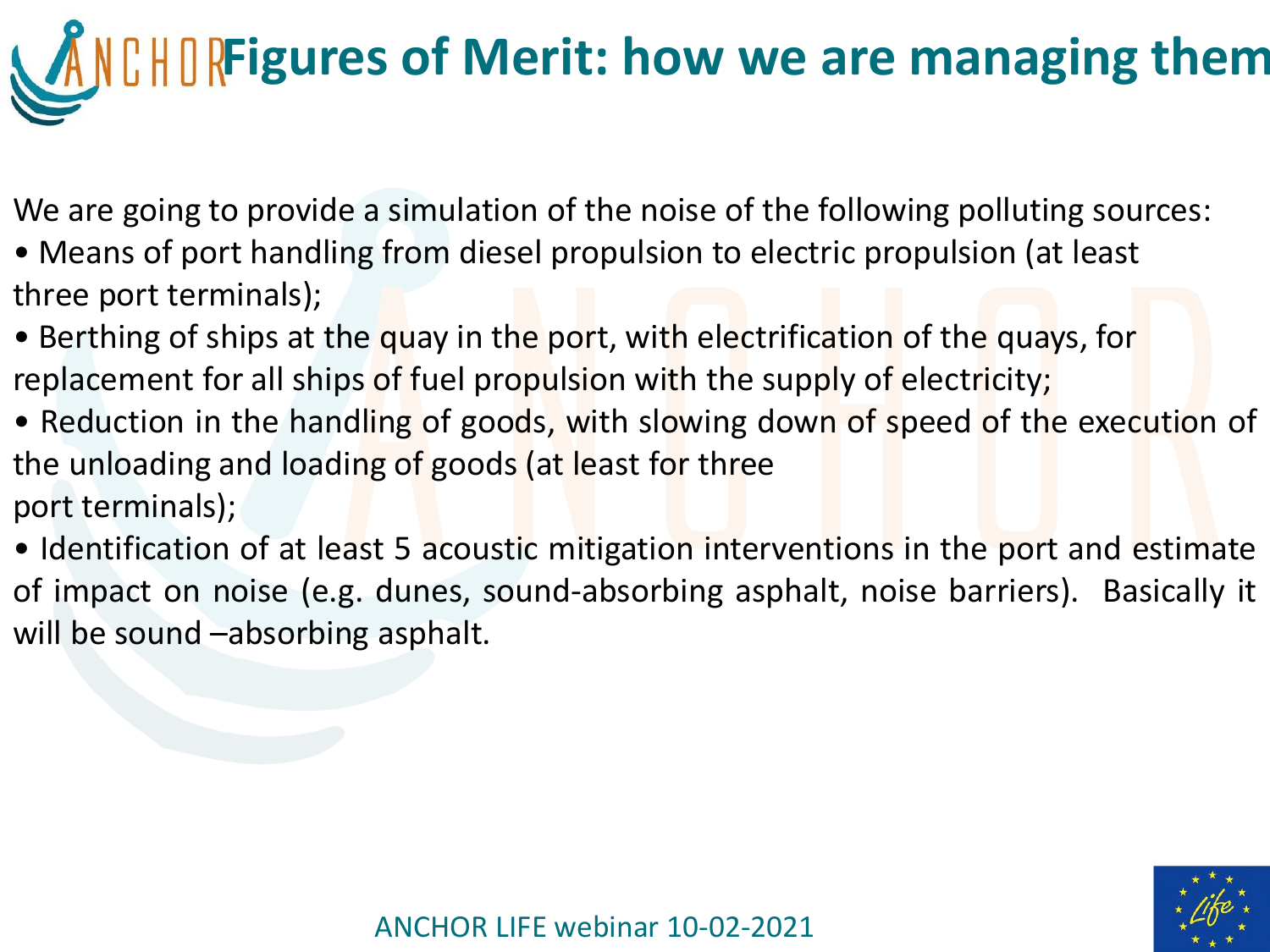

## **Awareness rasing**

In coming months, ADSP MTS will intesify the awareness rasing campaign to shed light on the benefits brought by LIFE ANCHOR project.

Next week, on Thursday the 18th, a dedicated event on EU noise projects will give the chance to present also the outcomes of LIFE ANCHOR to a wide public of experts and stakeholders. After the delivery of the Figures of Merit simulation, roughly in May 2021, a webinar on the Figures of Merit will be presented to a selection of local stakeholders.

In so doing, at least 15 additional stakeholders will be contacted and involved in the rasing of awareness on the LIFE ANCHOR project.